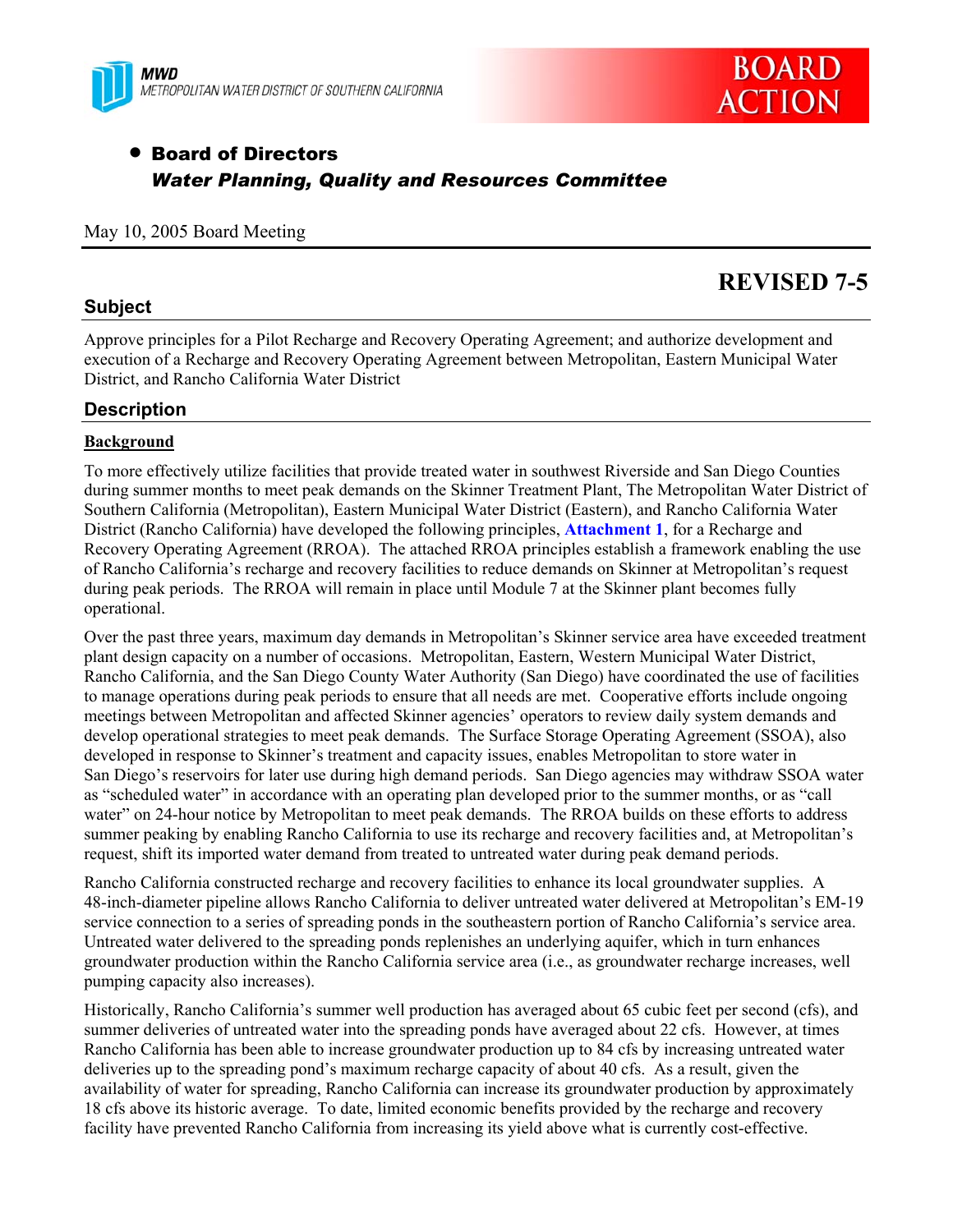# **Principles**

Under the proposed principles, Rancho California would receive an economic incentive if it agrees to use local facilities to enhance groundwater production at Metropolitan's call. Key elements of the principles are as follows:

- Between June 1 and October 30, Metropolitan can call for Rancho California to shift a portion of its demand from treated to untreated water upon 24-hour notice as needed to reduce peak Skinner flows.
- In response to a Metropolitan call, Rancho California would increase untreated water delivery to its spreading ponds to 40 cfs and maximize local groundwater production.
- Untreated deliveries above 22 cfs that are matched by a like amount of increased local groundwater production would be eligible for a payment of \$125\$105/acre-foot, which would be credited on Eastern's water invoice upon verification of the RROA operation.
- Untreated deliveries that do not correspond to increased groundwater production would be billed at Metropolitan's applicable Interim Agricultural Water Program, Replenishment Service or Full Service rate.

# **Benefits**

An RROA would help address water management needs and support the coordinated use of facilities in the Skinner area. The financial incentive offered by these principles is consistent with incentives available under the San Diego SSOA. The RROA would provide financial incentives to Eastern and Rancho California and offer greater water reliability to all of the Skinner agencies during the summer months. The RROA also would reduce demands on Metropolitan at the Skinner plant. An 18 cfs flow reduction at Skinner would equate to about 2.3 percent of its 765 cfs design capacity. If these principles are approved by the Metropolitan Board, and Metropolitan is authorized to enter into an agreement with Eastern and Rancho California based on these principles, staff would work with Rancho California and Eastern to develop and execute a final operating agreement prior to June 1, 2005.

# **Policy**

Metropolitan Water District Administrative Code Section 4209 states that Metropolitan "…may join or enter into agreement with member public agencies to make more effective use of water resources, including agreements providing for the wheeling, exchange, or banking of water, so long as such agreements serve a purpose of the District."

# **California Environmental Quality Act (CEQA)**

The proposed action of approving the proposed RROA principles and executing a pilot RROA agreement with Eastern and Rancho is not defined as a project under CEQA because it involves continuing administrative activities (Section 15378(b)(2) of the State CEQA Guidelines). In addition, the proposed action to authorize economic incentives as part of the RROA is not subject to CEQA because it involves other government fiscal activities, which do not involve any commitment to any specific project that may result in a potentially significant physical impact on the environment (Section 15378(b)(4) of the State CEQA Guidelines). The proposed changes in the operations of Rancho's recharge and recovery facilities that would result from the RROA involves minor modifications to existing public facilities with negligible or no expansion of use and no possibility of significantly impacting the physical environment. Accordingly, the proposed action also qualifies for a Class 1 Categorical Exemptions (Section 15301 of the State CEQA Guidelines).

The CEQA determination is: Determine that the proposed action is exempt from CEQA pursuant to Sections 15301, 125378(b)(2), and 15378(b)(4) of the State CEQA Guidelines.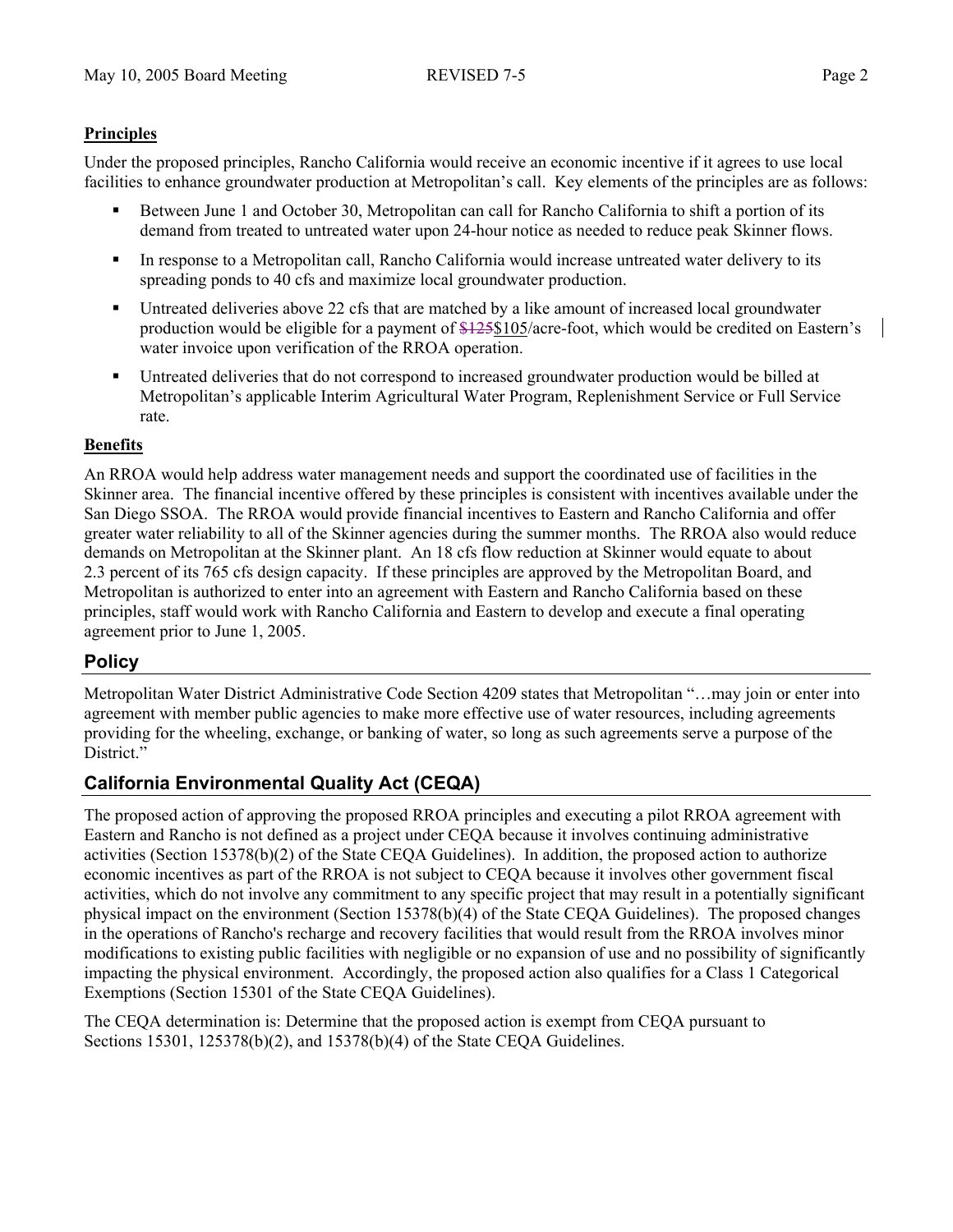### **Board Options/Fiscal Impacts**

#### **Option #1**

Adopt the CEQA determination and

- a. Approve the proposed RROA principles; and
- b. Authorize staff to develop and execute an RROA between Metropolitan, Eastern, and Rancho California based on proposed RROA principles.

**Fiscal Impact:** None. Increased untreated sales will offset treated water demands.

#### **Option #2**

Do not approve proposed RROA principles or authorize staff to develop and execute an RROA between Metropolitan, Eastern and Rancho California. **Fiscal Impact:** None

**Staff Recommendation** 

Option #1

5/10/2005 *Jill T. Wicke Manager, Water System Operations Date*  5/10/2005 *Dennis B. Underwood CEO/General Manager Date* 

**Attachment 1 – Rancho California Water District Recharge and Recovery Operating Agreement/Replenishment Principles** 

BLA #3680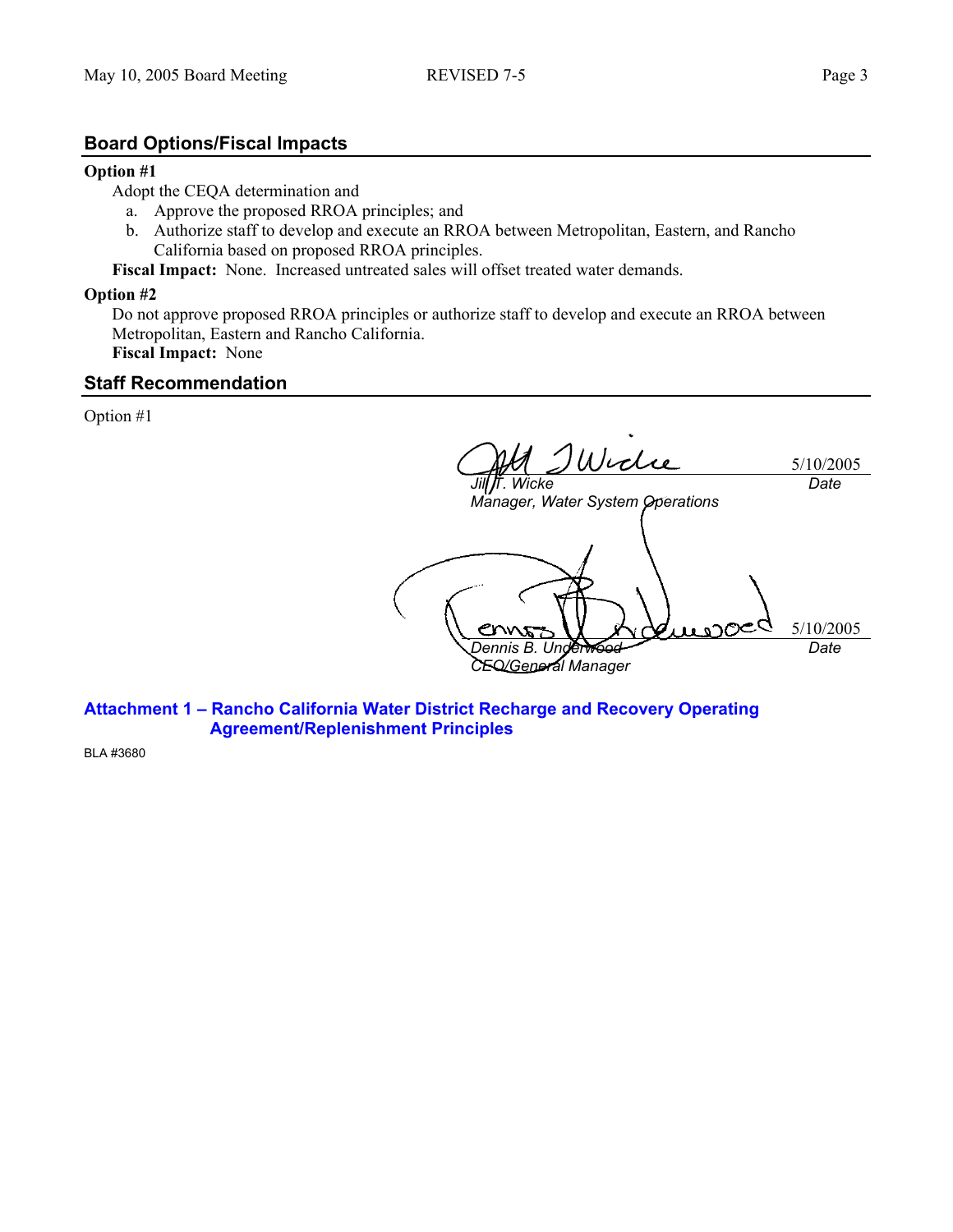# **Rancho California Water District Recharge and Recovery Operating Agreement/Replenishment Principles**

# **PURPOSE**

The Metropolitan Water District of Southern California (Metropolitan), Eastern Municipal Water District (Eastern), and Rancho California Water District (Rancho California) agree that coordinated use of Metropolitan and Rancho California facilities will reduce peak demands on the Skinner treatment plant and San Diego Pipeline 4. The purpose of the Rancho California Recharge and Recovery Operating Agreement (RROA) will be to:

- Allow Skinner agencies serving Riverside County to participate in a program to manage water resources and operate facilities in a more efficient and cost effective manner for the mutual benefit of Metropolitan, Eastern, Western Municipal Water District (Western), Rancho California, and San Diego County Water Authority (San Diego).
- Coordinate use of Metropolitan and Rancho California facilities to relieve demand on the Skinner treatment plant and San Diego Pipeline 4 until module 7 at the Skinner treatment plant comes online.
- Efficiently utilize Rancho California's storage, recharge, and recovery facilities to minimize summer peakday demands on Metropolitan's Skinner treatment plant by maximizing the use of Rancho California's Recharge and Recovery facilities.

# **PRINCIPLES**

To accomplish these objectives, Metropolitan, Eastern, and Rancho California have established the following Principles:

- These Principles support a cooperative effort between Metropolitan, Eastern, and Rancho California to address summer peaking at Metropolitan's Skinner treatment plant through the coordinated use of existing facilities.
- These Principles build upon previous efforts of Metropolitan, and agencies within the Skinner operating area to manage growing demands within existing capacity constraints and work together in a cooperative fashion.
- These Principles are the basis of an RROA intended to accomplish the purposes set forth above.

# **Term**

1. The **RROA** will commence June 1, 2005 and terminate on the date that Module 7 at the Skinner treatment plant becomes fully operational. At the end of this RROA, the costs and benefits will be evaluated with Eastern and Rancho California to demonstrate the need and benefits of the program. The agreement may be renewed on similar terms if adequate benefits are demonstrated.

# **Operations**

- 1. Between June 1 and October 31, Rancho California will reduce its treated water demand off the Skinner treatment plant by shifting its demand off of the WR-26, WR-28, EM-13 and EM-20 treated water connections to the EM-19 untreated water connection by using Rancho California's recharge and recovery facilities.
- 2. Prior to June 1, Metropolitan, Eastern, and Rancho California will develop an operating plan for delivery of EM-19 supplies between June 1 and October 31. The operating plan will show planned system-wide well